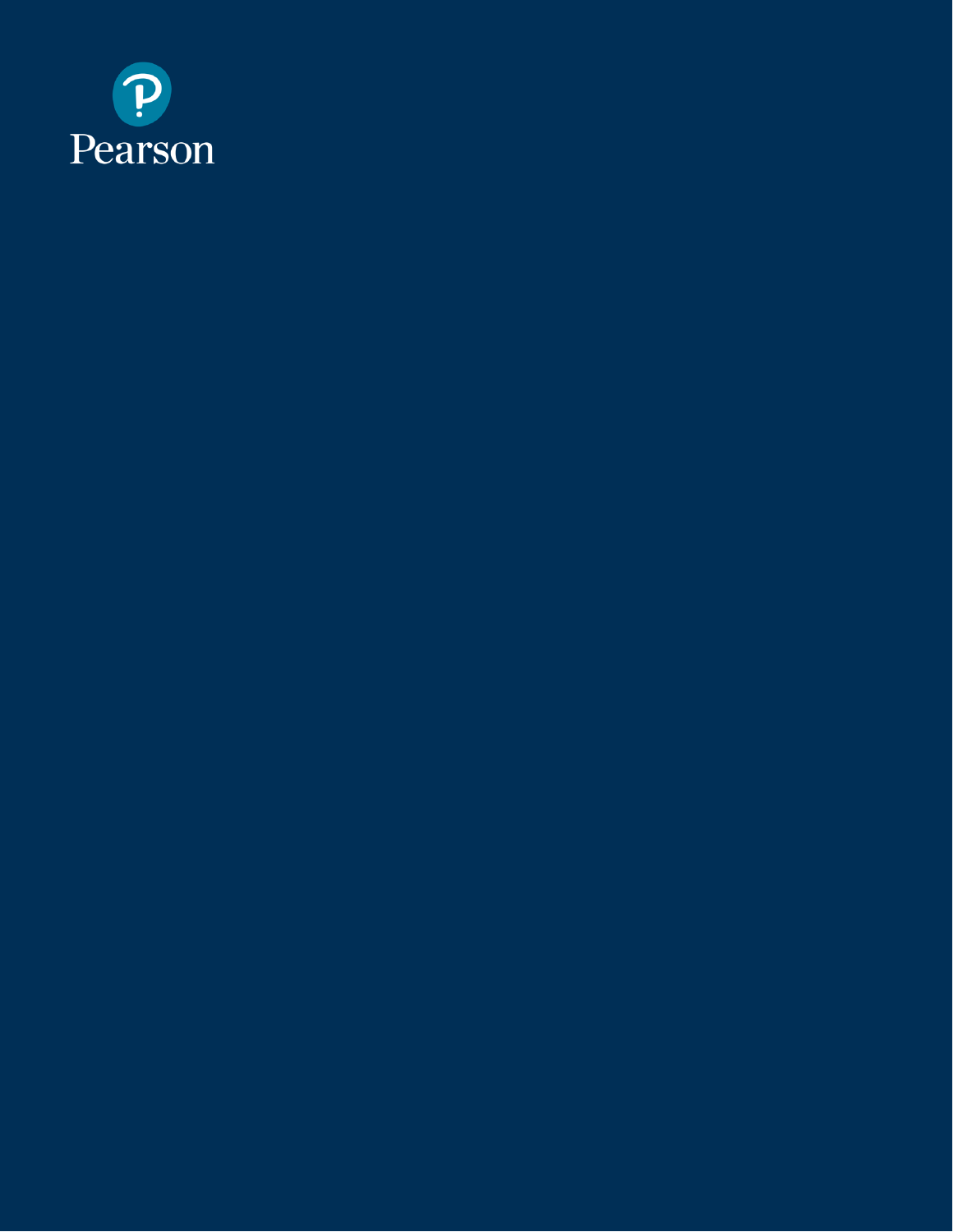

# **Educator Story Developing managers of the future with Revel CASS Business School**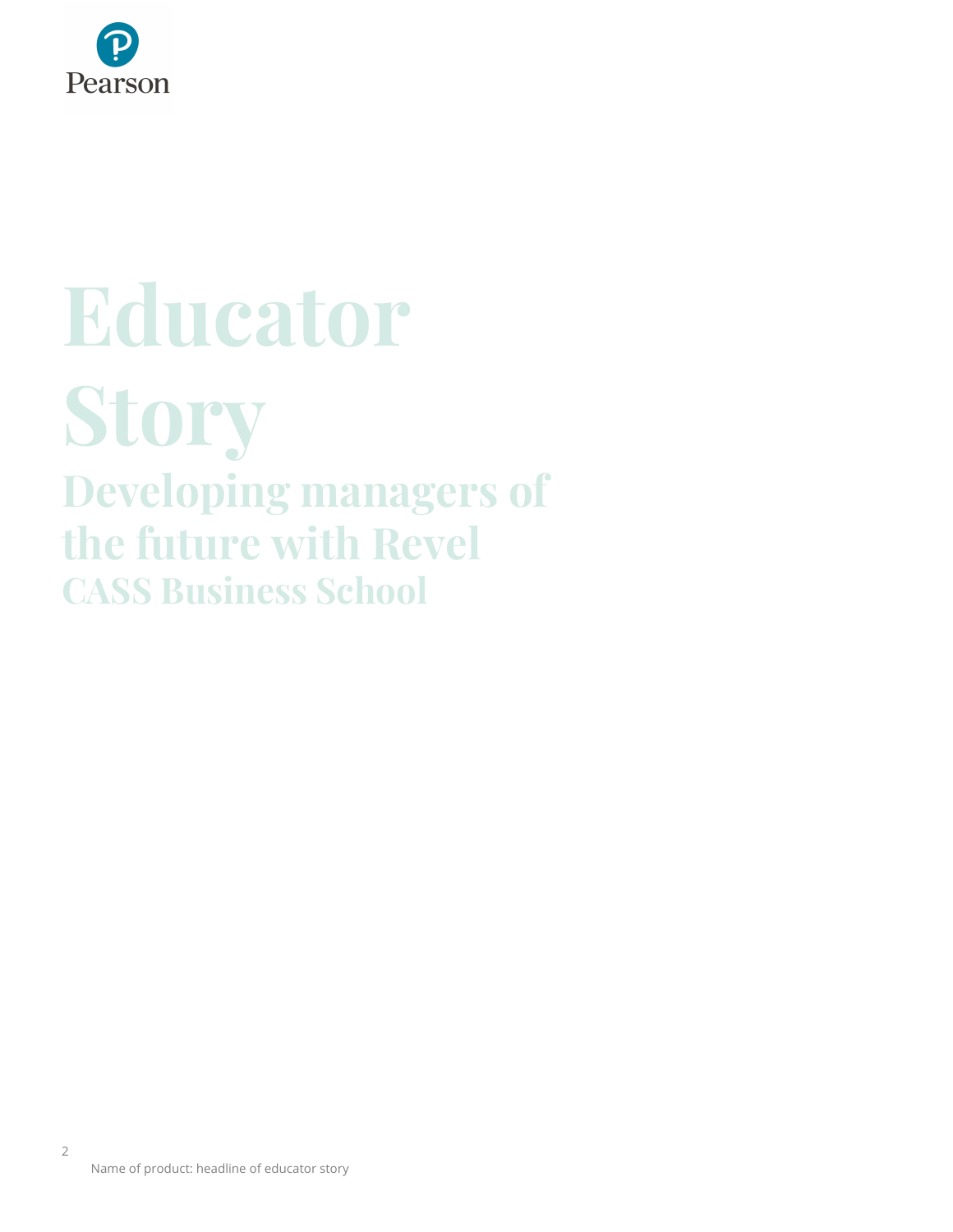

# **Key Findings**

In this diverse cohort of undergraduate Business Management students, introducing Revel in 2018 supported a positive teaching and learning experience by:

- Flexible access providing students with a seamless, engaging learning resource that they could  $\overline{a}$ access at any time, place and on any device.
- Structured. engaging learning offering students an easy, structured way of developing their understanding of key skills required to become effective managers in the future
- Preparedness and knowledge acquisition delivering relevant learning outside of class to reinforce concepts covered in lectures

# **About the Product**

Revel replaces traditional texts with an engaging learning experience that prepares students for class.

It presents a seamless blend of author-created digital text, media, and assessment based on learning science. Students are able to read, practice, and study in one continuous experience — anytime, anywhere, on any device.

The assignability and tracking tools in Revel lets lecturers gauge their students' understanding and engagement in and out of the classroom. This visibility, paired with students' renewed energy for the material, empowers lecturers to spend class time on the meaningful instruction.

Title in use: Laurie J. Mullins Management and Organisational Behaviour (1<sup>st</sup> Edition in Revel)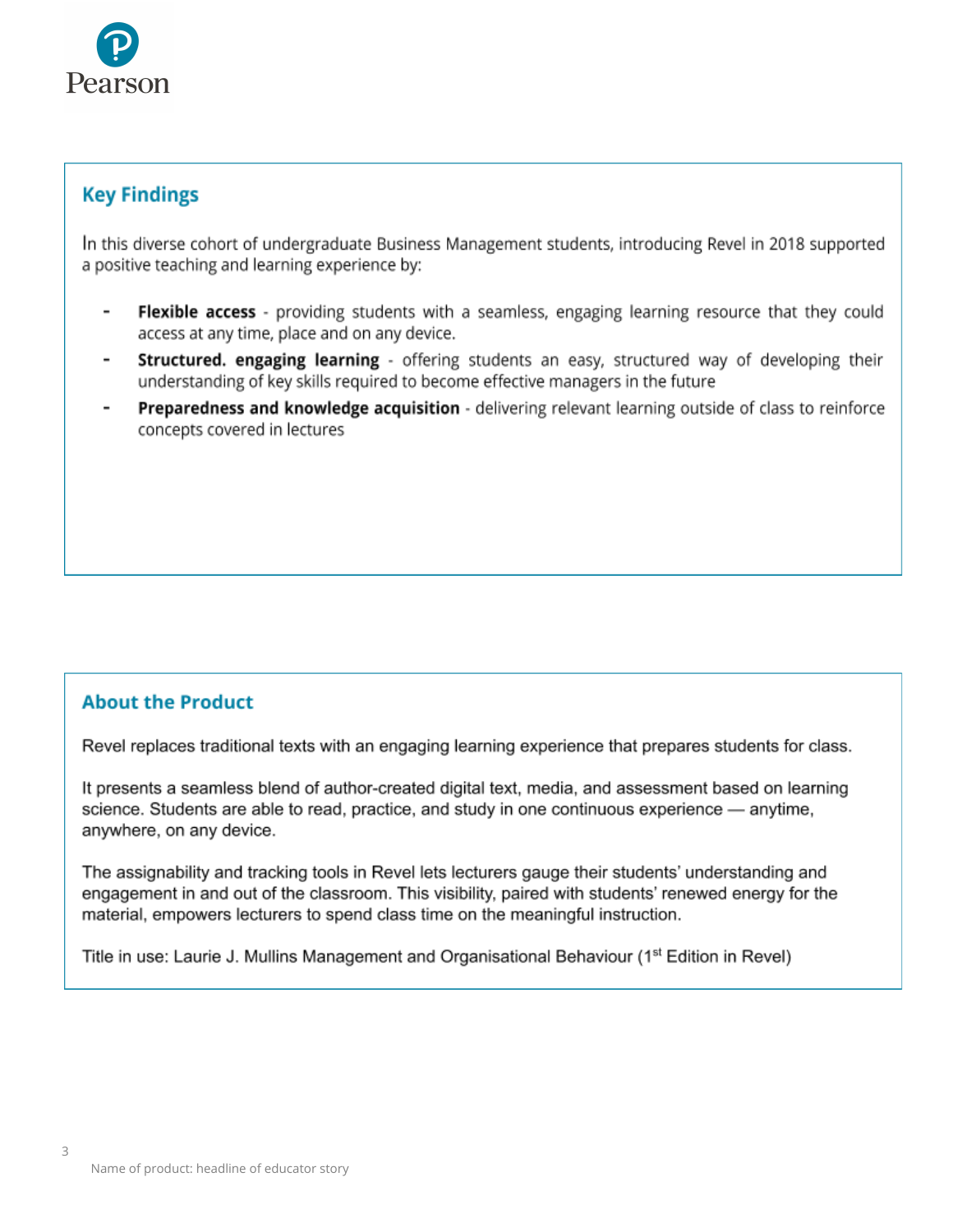

# **Summary**

Introduction to Management is a first year undergraduate module taught face-to-face for students on the CASS BSc Business Management degree programme. Its purpose - to deliver the foundations of management and organisational behaviour theory that students will later go on to apply in their futures as managers.

In light of growing student numbers and changes to the programme of delivery, Dr Chung (Lecturer in Management), wanted to offer an accessible tool for students that would help foster independent study skills and improve preparedness for class, allowing tutors to spend more time critically reviewing application of theory to cases.

# **Description of course**

There were approximately 375 full-time students taking this core module 'Introduction to Management'. That represented an almost 100% increase in recruitment on the previous year. Of those students, almost 50% are international and English is not their first language.

The lecturer opted to use Revel with Management and Organisational Behaviour, written by Laurie J. Mullins with Gill Christy, because it offered a good range of themes and concepts that aligned to the learning outcomes of the module.

The 15 credit unit is taught intensively over the course of 11 weeks, with the first week taken up by the introduction to the learning and the last 2 weeks for revision preparation. The outcomes are assessed by a mid-term multiple choice exam and group oral presentation of a case study.

"We introduce a large range of management topics in an 11 week course, of which students only have 8 weeks to intensively learn the content. Given that students have less tutorial time, Revel was a big part of the plan to help students become better at self-learning."

Dr. D Chung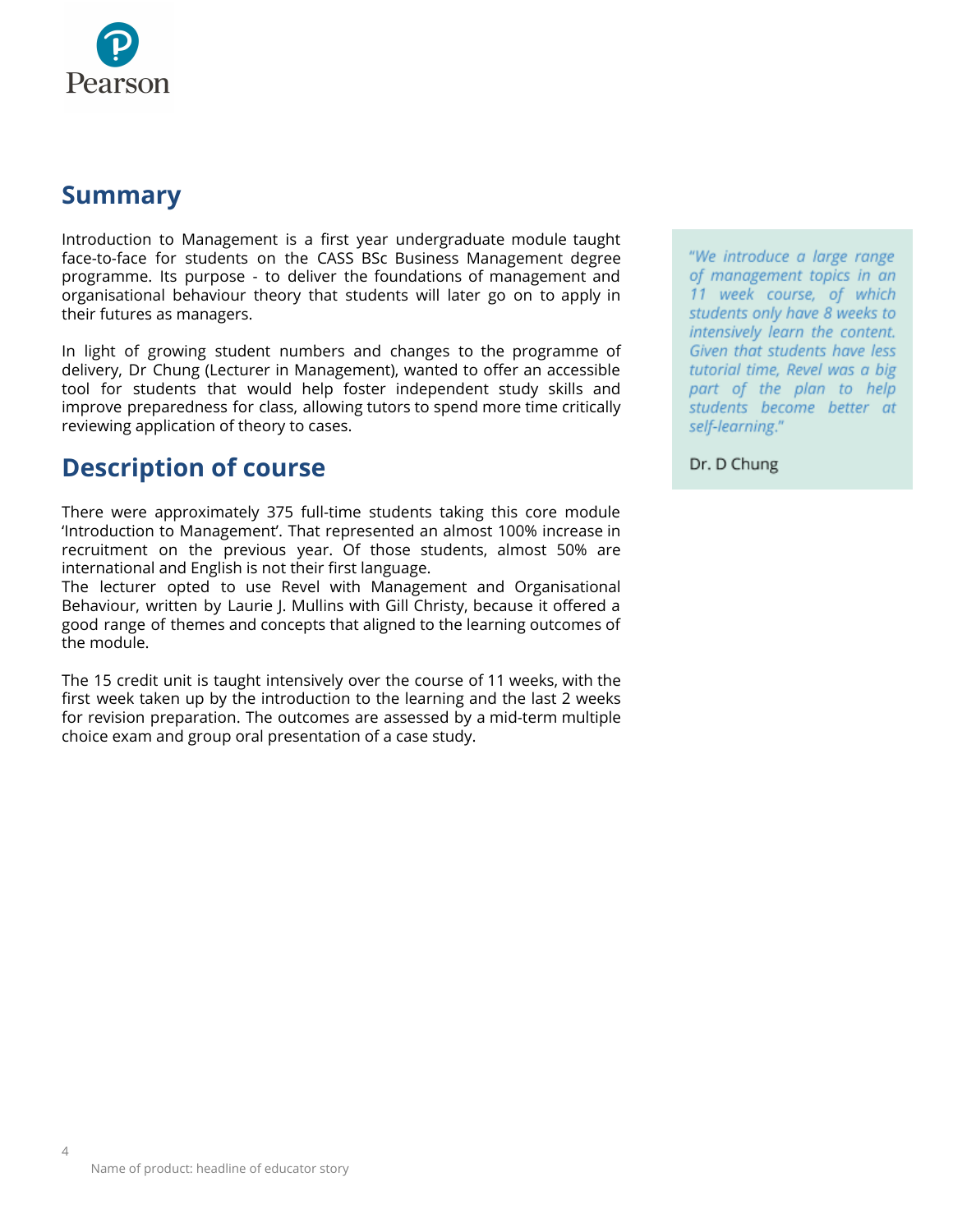

# **Product Implementation**

Dr. Chung chose to use Revel because she wanted to be able to provide an accessible, engaging resource that students could use at any time, in any place and most importantly would help students reinforce their understanding of management theory initially taught through their lectures. Following a consultation with Pearson, she was really encouraged by the presentation and structure of the content, its usability, the range of activities available and the fact that students could test their understanding of the theory through bite-sized, manageable learning.

More importantly, she was able to visualise how it could be used to address the following **challenges:**

### **- Programme-wide change to delivery**

Due to planned reduction in allocated tutorial time each week, Dr Chung wanted to bridge the gap in contact time by implementing an engaging solution that would enable students to learn the background theory effectively in their own time. This would allow her to use class time differently to reinforce the theory, focusing on the practical application of theory to real life scenarios and cases.

### **- Increase in student numbers**

As a result of successful recruitment onto the programme, student numbers had increased by approximately 100% on the previous year. Dr. Chung recognised that in order to effectively teach all 375 students, there would need extra support with their learning outside of class.

### **- Transition to Higher Education and independent study skills**

Dr Chung acknowledged that across the landscape of Higher Education, there is a significant transition between learning at school and university. In addition to equipping students with a foundation in management theory, there is also a responsibility on both the lecturers and students to ensure they are developing independent study skills such as reading, preparation, note taking and contribution in class. Dr Chung felt that features in Revel could help address this challenge by:

Assigning direct reading with deadlines in line with the syllabus to ensure students keep on track with their expected independent learning

"I was concerned by the size of the student numbers because it was such a big group and you don't really have enough time in one hour every week to cover a lot of things in depth.

I thought that for many students having something they can learn from in their spare time, and would give them a depth of understanding, would be really helpful"

### Dr. D Chung

5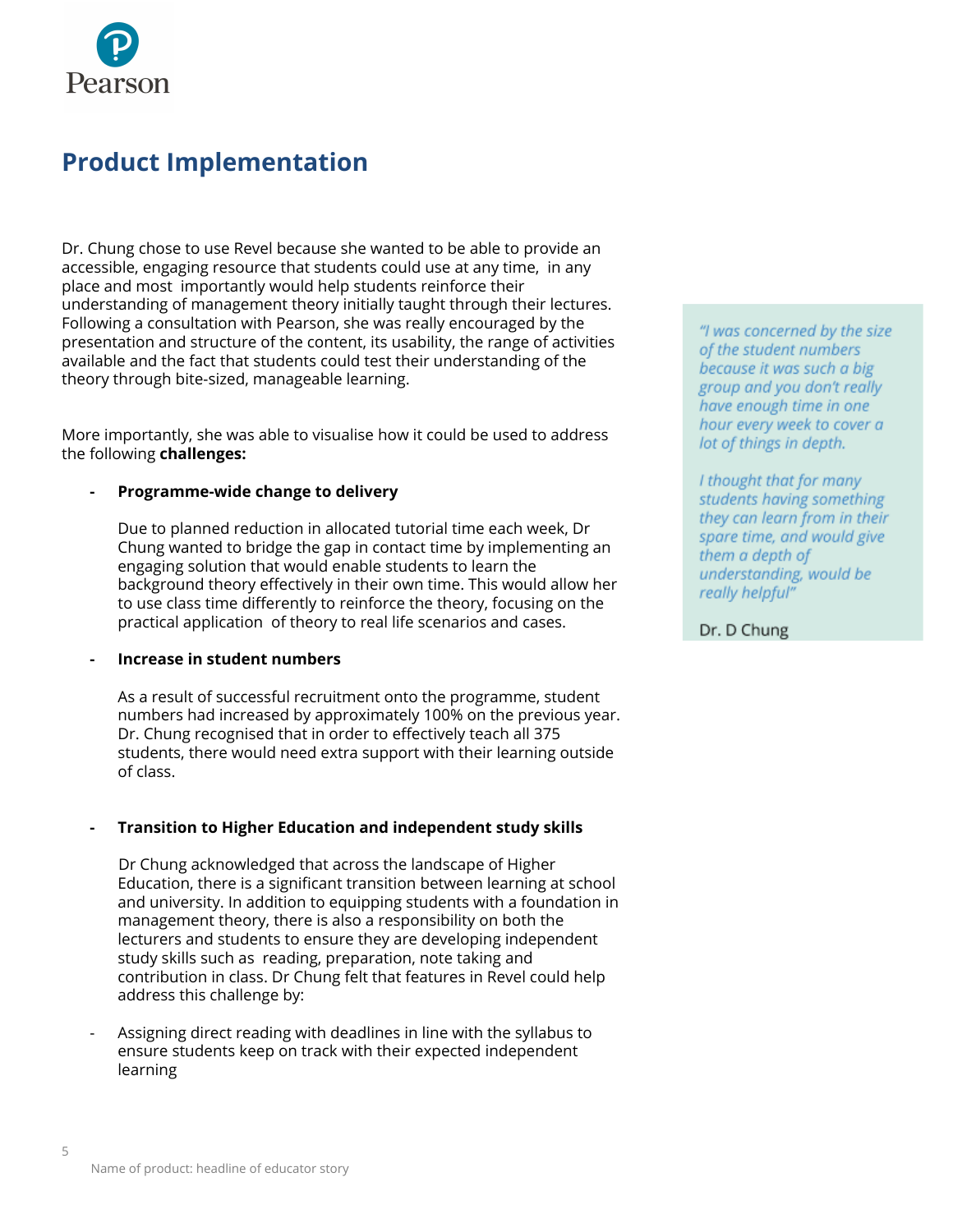

- Using notes and highlighting features to relate content to learning activities and outcomes
- Use the performance dashboard to track engagement against recommended reading hours and where required make interventions to support students.

### *Implementation*

Reading was assigned weekly across the main body of teaching (8 weeks in total) in line with themes covered. The expectation was for students to have completed the reading and activities before class.

Along with the reading, end-of-chapter quizzes were also assigned for students to consolidate their understanding of the theory. To aid learning and engagement, students were given up to 3 attempts per question so that they could benefit from feedback to any incorrect answers. There were also a number of journal writing tasks available in each assignment to help foster critical writing skills.

Journal: Consider the statement: 'The human relations approach makes all the right noises with an emphasis on humane behaviour, considerate management and recognition of the informal organisation. However, it is more about what people would like to believe and ignores the realities of the actual working environment.' What is your opinion? To what extent have you experienced a genuine human relations approach in a work organisation? No Submissions (146)  $\bullet$  Submissions (26) 1 Oct 24.5:36 nm I don't feel I have ever experienced a genuine human relations approach in a work organisation before. Most of my work have not been followed up or been given attention to by supervisors. Oct 7.5:32 pm I would tend to agree. I have experienced a genuine emphasis on humane behaviour in an organisation Oct 6.6:07 nn I think that I do agree with the fact that Human relations are a vital part of any working environment, as humans (as creatures) need to be sociable in order to be fully content and happy, therefore for instance if one of the people in the workplace is bullied, he/she will not want to work as hard and therefore this will<br>promote a very bad and toxic atmosphere at work. However I t .<br>particular employee. Some of the workers will not care as much about interpersonal relationships and more about the monetary reward of jobs, thus the<br>example mentioned earlier will not impact them and their productivity work, rather than monetary, he/she will be impacted more by such a situation. Overall I think that the organisation should promote a sense of culture and<br>unity as to help those specific employees. The benefit of it will be the managers/bosses (as their subordinates will be more happy and so be willing to do more work)

### *Example of Journal Writing Task*

Dr. Chung also used the intuitive notes and highlights feature in Revel to signpost students to useful content in preparation for their mid-term exam: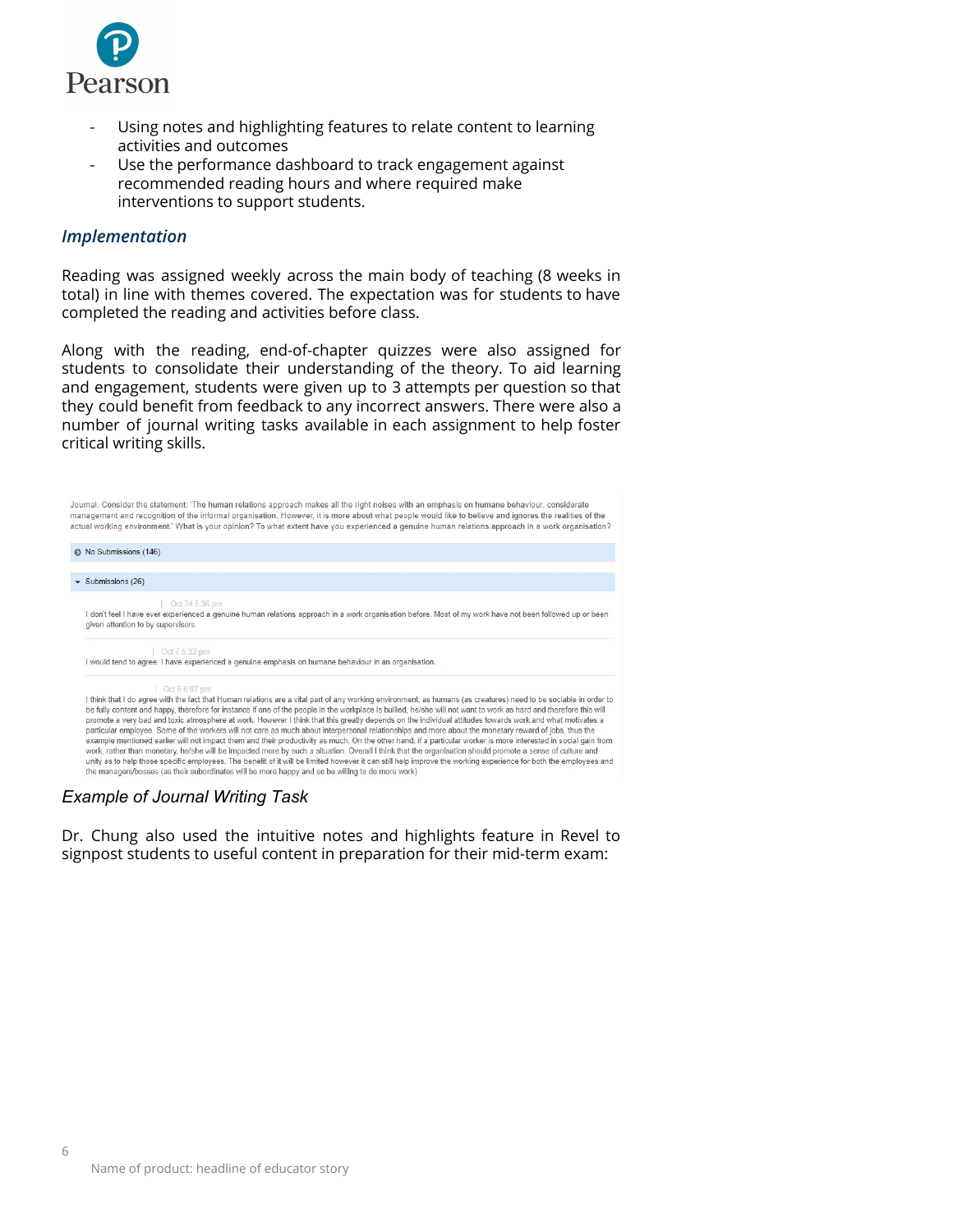

7.1 Why do people do what they do? The relationship between the organisation and its members is influenced by what motivates them to work and the rewards and fulfilment they derive from it. The more highly engaged and motivated the workforce, the more likely it is the organisation will be successful in achieving its goals and objectives. Motivation is at the root of all organisational activity. Chapter 7: Work motivation and satisfaction Watch this video and consider whether the strength of the work ethic in Japan and commitment to working long hours will mean that the cut in working hours is ineffective? How might a cut in working hours affect motivation? Useful for exam Chapter 7: Work motivation and satisfaction Effective organisational performance is dependent upon human activity and the efforts of members of staff. The structure of the work organisation, styles of leadership and the design and content of jobs can have a significant effect on the attitude, motivation and satisfaction of staff. The manager needs to know how best to elicit the co-operation and motivation of staff, and direct their efforts to achieving the goals and objectives of the organisation.

Useful for exam

In order to ensure Revel was well used by students and provided a great learner experience Dr Chung decided to:

1.implement Revel using integration with the School's Virtual Learning Environment - Moodle. This enabled seamless access for students in their VLE and Dr. Chung was able to link assigned reading in Revel to relevant parts and resources in the VLE course.

2. Provide students with an introduction to Revel by a consultant from Pearson who explained the value of Revel for their module, reinforcing Dr Chung's expectations for the course. They were also shown how to make best use of the Revel app so that they could access their reading at any time and place.

Part of the rationale for using Revel was to drive engagement with reading and was set as a key measure of success. Dr. Chung frequently viewed the dashboard to monitor engagement to see whether it was meeting expectations. In a mid point review with Pearson Digital Solutions Consultant, it was identified that **over 75% of students were engaging with Revel on a weekly basis**, with some students spending up to three hours on their reading.

*"I think for some of the students, they were coming to me and saying they were doing all the reading and have done all the quizzes"*

#### **Why** did the university fund access to Revel for all their students?

# **Challenge**

Increased number of students and reduced contact time, meant that other support would have to be put in place to ensure students remain on track with learning outside of class.

# **Solution**

The lecturer and other members of faculty agreed that Revel would provide students with structured reading outside of class so they would be better prepared for learning in lectures and tutorials.

# **Impact**

Revel delivered seamless access to relevant content in an intensively taught module, allowing students to keep pace with the learning through the 8 weeks of teaching.

**—**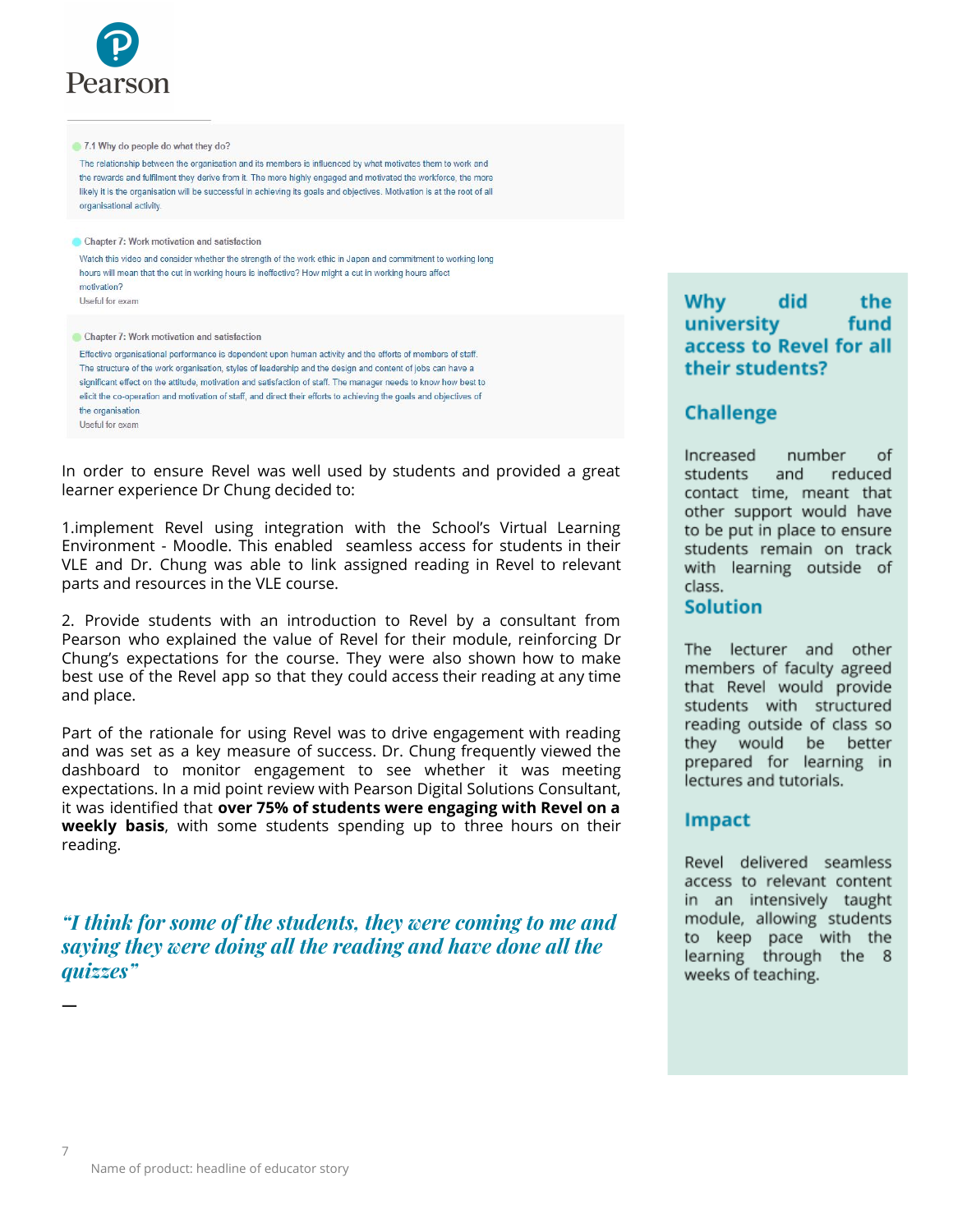

# **Instructor Experience and Perception**

## **Engagement and Motivation**

Dr Chung acknowledged that in order to be successful, students have to engage with reading, attend lectures and contribute in tutorials. In part it is the duty of lecturers to set that expectation from the start but having a resource that makes those tasks more accessible is key. She added *"I thought the interface was very nice and much easier to use than other electronic resources, and much easier and better for students than having to wait to check a book out on hold in the library'*

Being unable to gain insight on to how much students were doing outside of class in previous years, she was encouraged by the fact she could see a large proportion of students engaged and reading what has been assigned through the performance dashboard. She also felt that having an online resource for students where English is not their first language and often struggle with listening, provided an opportunity to catch up with what is covered in class.

### **Achievement**

While it has been difficult to correlate engagement in Revel with achievement, Dr Chung felt that student performance compared with the previous year, with some really encouraging demonstrations of theory in their assessed group presentations. While she explained that achievement on the module varied as a whole, she strongly argued that those who had engaged with all of the reading and activity outside of class, including Revel, are those students who achieved highest. In the review meeting with Pearson, she had identified those who were performing well on the module were highly engaged with Revel via the dashboard.

# **Ease of use**

Revel offers an intuitive interface which allows lecturers to assign reading and activities for students very easily. Coupled with Pearson VLE integration services, Dr Chung was able to insert Revel into her VLE course at pertinent points so that Revel appeared to be an organic part of the student learning journey.

Students also reported that they found it very easy to use and navigate and the ability to be able to read from their mobile devices via the app was useful.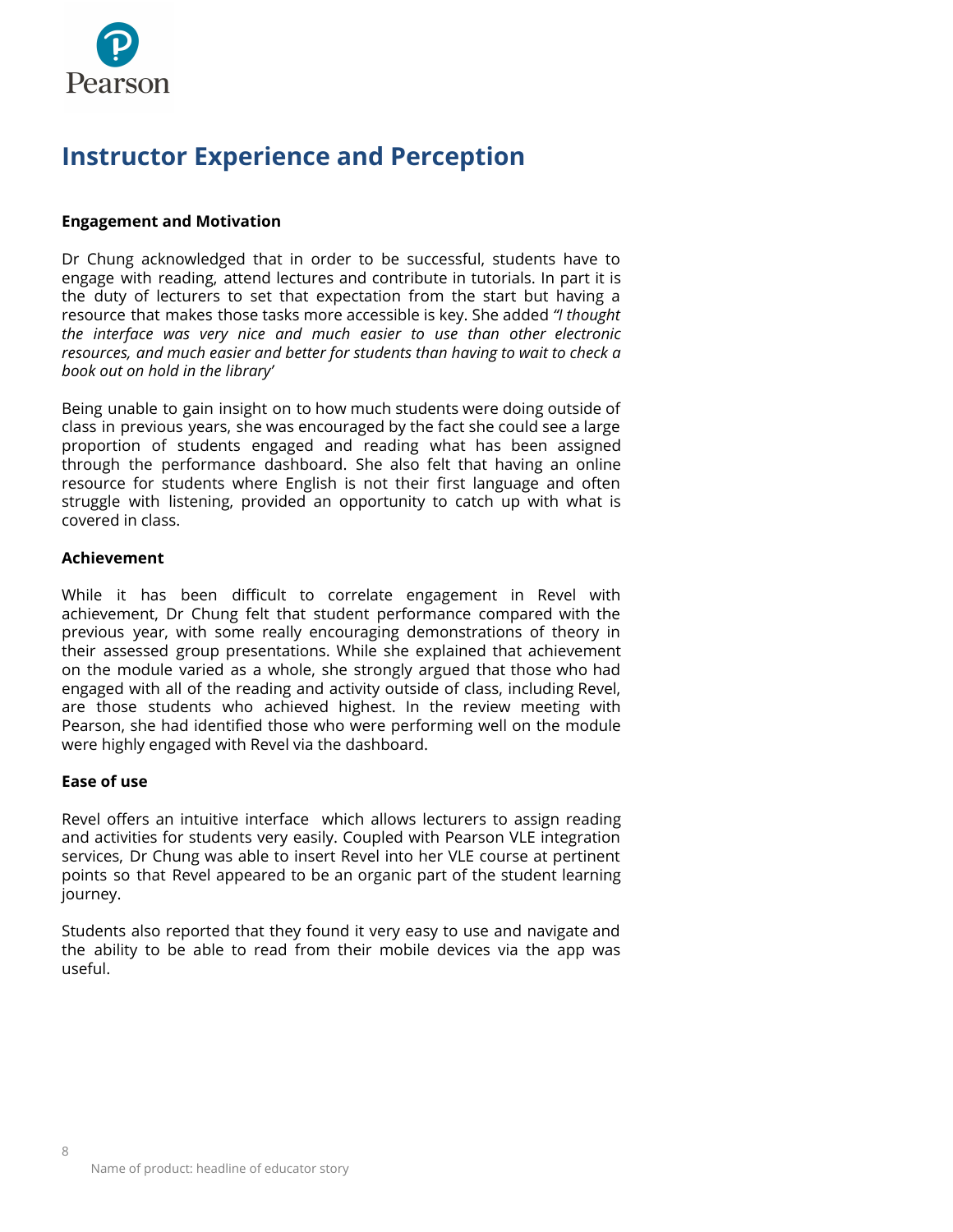

*"Choosing sections, putting them on to Moodle with the link was very easy. I thought the interface on my side was easy. I also think from a reader's experience perspective, it was probably very easy to use. This was clear in the feedback session we conducted with students"*

**— Dr Chung, CASS Business School**

# **Conclusion**

Revel has offered students an engaging and accessible means of keeping pace with the intensive nature of the module outside of class. Moreover, it has enabled the lecturer to identify how well students are engaging with core theory and provide a resource that will help them hone the skills, knowledge and attributes they will need in studying more complex areas of management and their future careers as managers.

Students who reported having a positive experience of Revel purported it offered clear practical guidance on how to be perfect managers in the future. Additionally, they also felt reading through Revel was easy to follow, well structured and enjoyed the ability to do their reading in their own time and at their own pace using any device.

*"Revel was a big piece of the plan of ensuring that students have that engagement outside of class" — Dr Chung, CASS Business School*

# **Next Steps**

Following this first year of trialing Revel, Dr Chung would like to explore further ways of embedding Revel deeper into the tapestry of the module, aligning and signposting content more closely to summative assessments to drive engagement. This will involve reviewing the content and breaking it down in to more pertinent bitesize, manageable reading assignments.

Dr Chung will also explore how she can leverage the writing tasks in Revel to help students develop critical thinking skills in the application of management theory, and is considering assigning credit for participation in shared writing activities that can be discussed in tutorials.

*"Students really did have to do, in my opinion, more learning on their own. They were expected to do a lot more revision and reading and reviewing on their own, because they just didn't have any time to do that in small group*